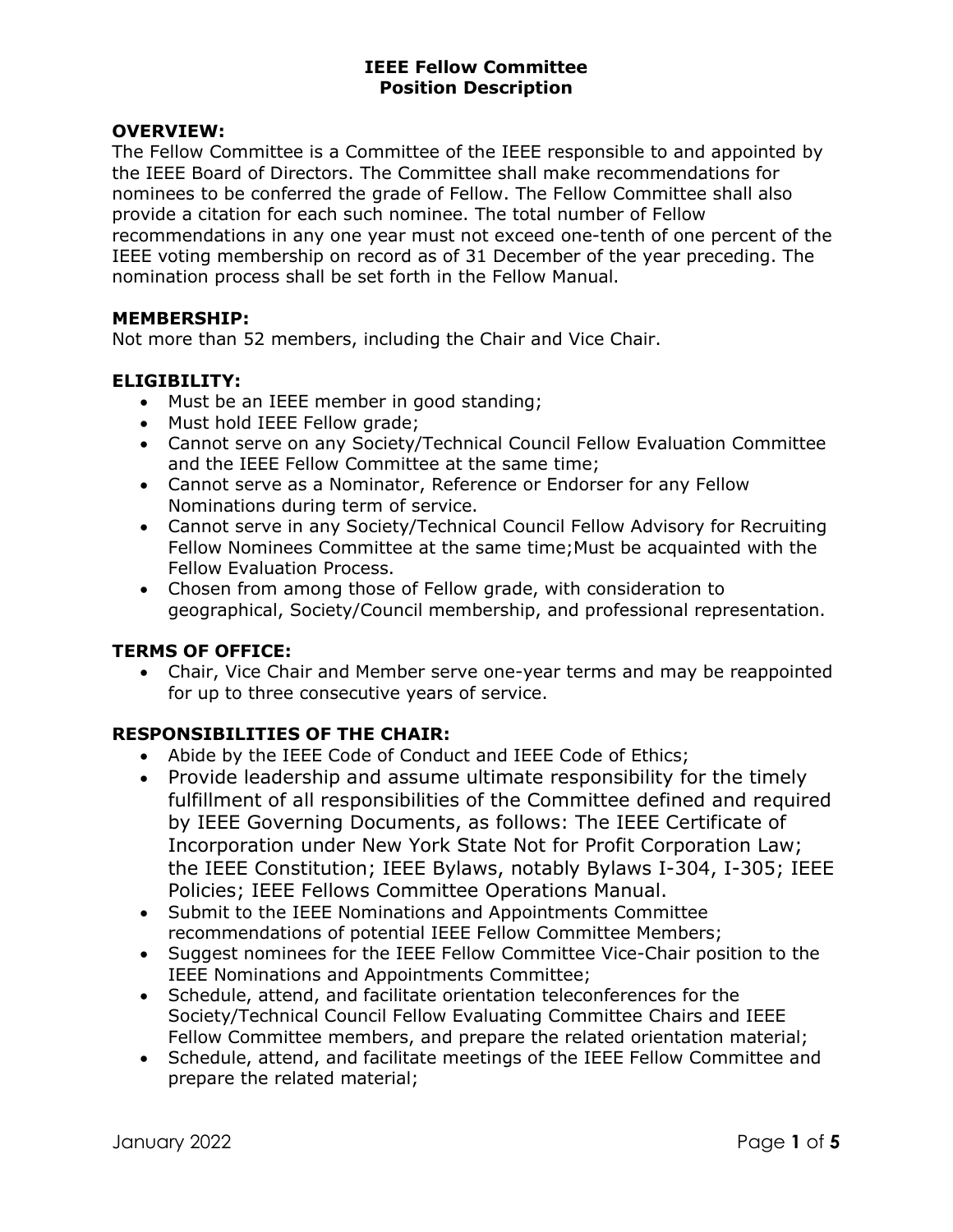- Mentor committee members to ensure continuity of the programs and activities for the next year;
- Conduct the final review and selection of proposed Fellow nominees in Executive Session;
- Review eligible Fellow nominations, if necessary;
- Review meeting agendas and minutes with staff;
- Assist with the preparation of submissions to the IEEE Board of Directors;
- Assign responsibility for oversight of the IEEE Fellow Committee duties under the IEEE Fellow Communication Plan (Fellow Publicity);
- Establish IEEE Fellow Ad Hoc Committees;
- Serve on ad hoc committees appointed by the IEEE Board of Directors, if necessary;
- Attend IEEE Board of Directors, Members and Geographic Activities or Technical Activities Board meetings, as necessary;
- Handle inquiries or grievances regarding the Fellow Program in consultation with the IEEE Fellow Committee Vice-Chair, past IEEE Fellow Committee Chair or Vice-Chair, IEEE professional staff, and IEEE legal counsel, if necessary;
- Complete compliance training, as required by IEEE.

## RESPONSIBILITIES OF THE VICE-CHAIR:

- Abide by the IEEE Code of Conduct and IEEE Code of Ethics;
- Act on behalf of the Chair in the event of his/her incapacity;
- Conduct a review of the IEEE Fellow Committee Operations Manual, other related documents, and procedures on an annual basis;
- Participate and assist the Chair in the orientation teleconferences for the Society/Technical Council Fellow Evaluating Committee Chairs and IEEE Fellow Committee members;
- Become familiar with the committee Operations Manual and related sections of IEEE's Bylaws, Policies and related governing documents;
- Review eligible Fellow nominations, if necessary;
- Accept and carry out such tasks and responsibilities as are assigned by the Chair in a timely manner. These may typically include:
	- $\circ$  Participation in such orientation activities as requested by the Chair;
	- o Review committee agendas and minutes prior to each meeting;
	- $\circ$  Contribute for the development of the annual schedule of activities;
	- $\circ$  Chair and serve on ad hoc committees, as appointed by the Chair;
	- o Actively participate in all committee discussions and meeting;
- Handle inquiries or grievances regarding the Fellow Program in consultation with the IEEE Fellow Committee Chair, Past IEEE Fellow Committee Chair, IEEE professional staff, and IEEE legal counsel, if necessary;
- Attend in-person and teleconference meetings of the IEEE Fellow Committee;
- Complete compliance training, as required by IEEE.

# RESPONSIBILITIES OF COMMITTEE MEMBERS:

- Abide by the IEEE Code of Conduct and IEEE Code of Ethics;
- Become familiar with the committee Operations Manual and related sections of IEEE's Bylaws, Policies and related governing documents;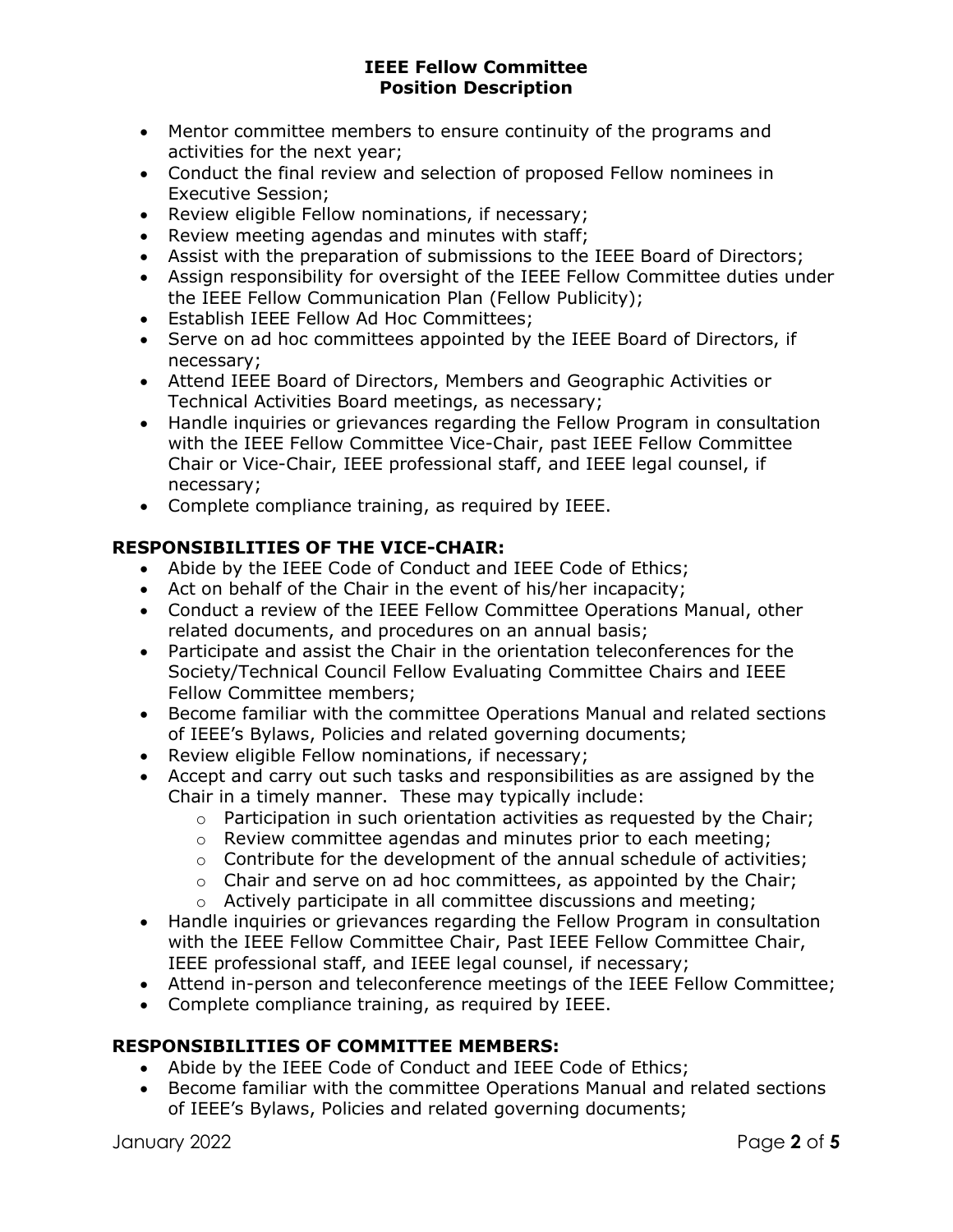- Evaluate eligible nomination packages, which include nomination, reference, endorsement (optional), and society/technical council evaluation forms, received in accordance with procedures outlined in this Manual;
- Recommend to the IEEE Board of Directors an appropriate number of nominees who qualify for elevation to Fellow grade along with a citation for each nominee;
- Assist in revisions to the Fellow Nomination package and the Recommendation Guides;
- Attend in-person and teleconference meetings of the IEEE Fellow Committee;
- Accept and carry out such tasks and responsibilities as are assigned by the Chair in a timely manner. These may typically include:
	- o Participation in such orientation activities as requested by the Chair;
	- o Review committee agendas and minutes prior to each meeting;
	- $\circ$  Contribute for the development of the annual schedule of activities;
	- $\circ$  Chair and serve on ad hoc committees, as appointed by the Chair;
	- o Actively participate in all committee discussions and meetings;
- Complete compliance training, as required by IEEE.

## RESPONSIBILITIES OF ALTERNATE MEMBERS:

- Abide by the IEEE Code of Conduct and IEEE Code of Ethics;
- Attend orientation teleconference meeting of the IEEE Fellow Committee;
- If an IEEE Fellow Committee member resigns, becomes ill, or cannot serve for other reasons, serve as a Member;
- Complete compliance training, as required by IEEE.

# QUALIFICATIONS AND SKILLS:

## Knowledge

- General familiarity with the IEEE's fields of interests, activities, mission, goals, needs, and direction;
- General familiarity with the functions of IEEE's Major Organizational Units.

## Experience

- Experience relevant to the mission of the Committee, acquired either through volunteer activities in IEEE or in similar roles in other organizations;
- Experience in working within IEEE's operating culture of volunteer/staff partnerships or experience in other organizations that should provide good preparation for working in the IEEE culture.

# Personal Characteristics

- Evidence of a high level of professionalism in prior IEEE volunteer roles;
- Strong communication and consensus-building skills;
- Ability to act with discretion and preserve the confidentiality of confidential information;
- Honesty, integrity, and adherence to high ethical standards.

# Additional Qualifications for Chair

 Familiarity with the overall Fellow Evaluation Process by having served at least one or two years in the Fellow Strategic Planning Subcommittee;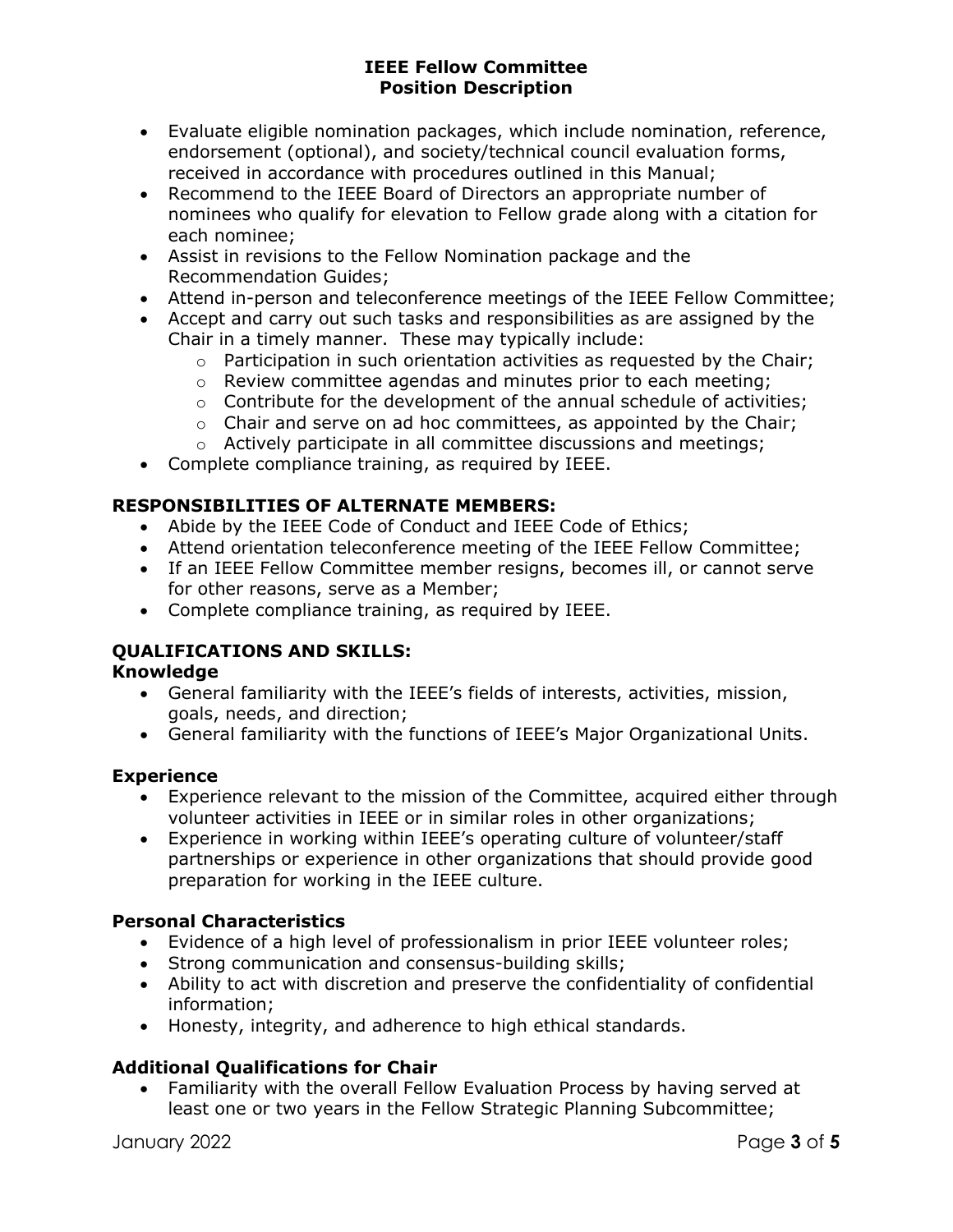- Excellent leadership skills including, but not limited to, the ability to motivate others; negotiate compromise and resolve differences; maintain positive working relationships, and capability to set direction;
- Prepare reports and presentations for the Board of Directors;
- Ability to facilitate and run meetings efficiently, including familiarity with parliamentary procedures.

## ESTIMATED TIME REQUIREMENTS:

| <b>Item</b>                                                                                                                                          | <b>Estimated Time Required</b>                      |
|------------------------------------------------------------------------------------------------------------------------------------------------------|-----------------------------------------------------|
| <b>Chair and Vice-Chair</b>                                                                                                                          |                                                     |
| Prepare for and conduct orientation for<br>Committee, Chairs, and Society/Technical Council<br>Evaluation Committees and annual In-Person<br>meeting | 40-60 hours<br>(not including additional<br>travel) |
| Committee Orientation (teleconference)                                                                                                               | 5-6 hours/                                          |
| Reviewing and scoring nominations                                                                                                                    | Approximately 160 hours                             |
| Correspondence                                                                                                                                       | 2-3 hours/month                                     |
| Fellow Staff Orientation (in NJ)                                                                                                                     | 1 Day (January, preferable)                         |
| In-person meeting                                                                                                                                    | 2 days (not including travel)                       |
| Reports preparation and presentations                                                                                                                | 5-6 hours                                           |
| Fellow Staff Meetings (teleconference)                                                                                                               | 1 h/month                                           |
| IT Meetings (teleconference)                                                                                                                         | 1h/month                                            |
| <b>Travel time</b>                                                                                                                                   | 1-3 Days/year (more for Chair<br>and Vice-Chair     |
| Compliance Training (as required)                                                                                                                    | 4-6 hours                                           |

| Item                                   | <b>Estimated Time Required</b> |
|----------------------------------------|--------------------------------|
| <b>Fellow Committee Members (All)</b>  |                                |
| Committee Orientation (teleconference) | 2-3 hours                      |